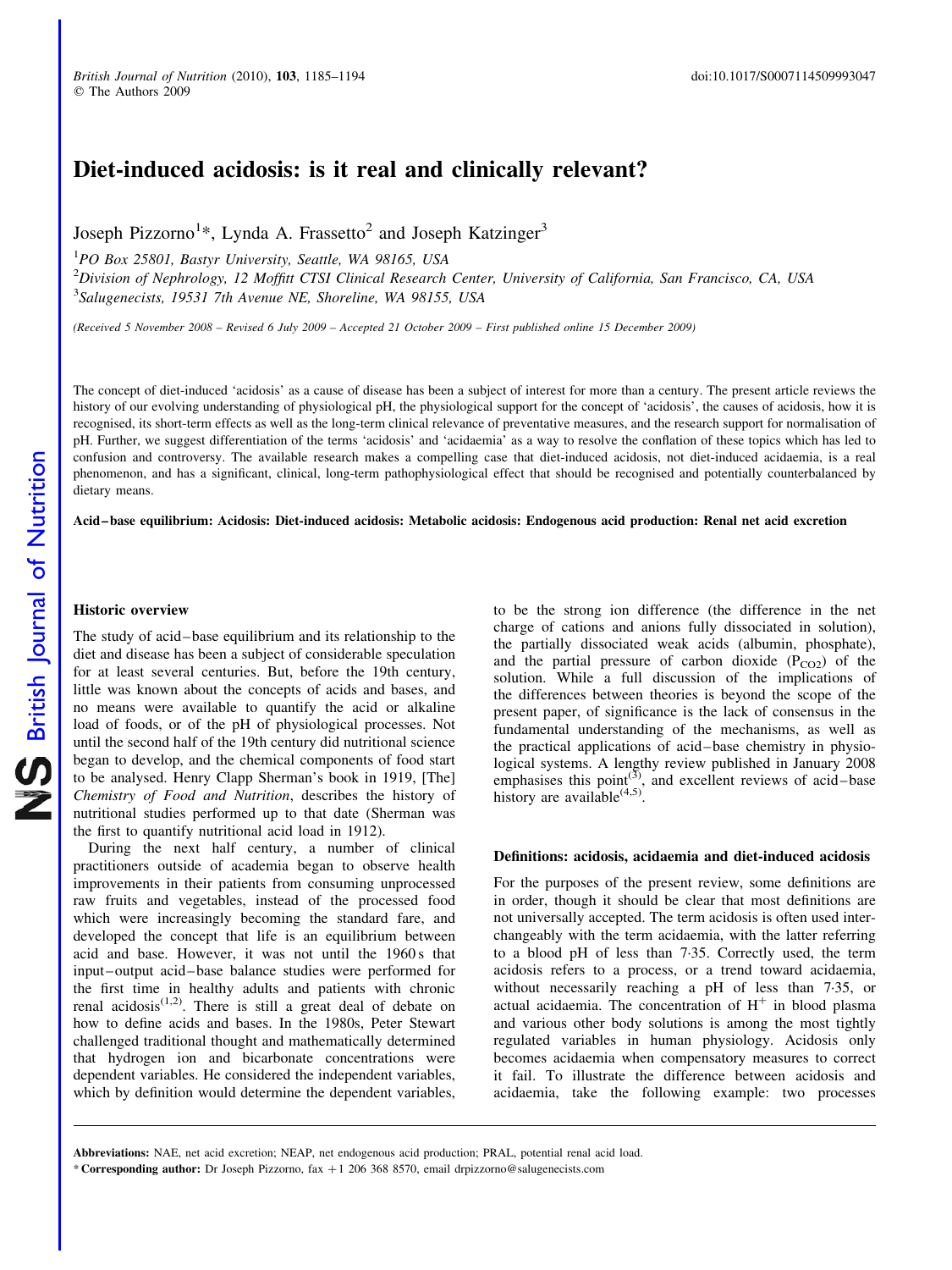occurring simultaneously in the same individual, such as a respiratory acidosis combined with a metabolic alkalosis. In this case, if the respiratory trend toward acidosis is greater than the metabolic trend, a pH of less than 7·35 may be reached, and would be considered acidaemia, despite the presence of a metabolic alkalosis. The intensity of each 'process' will determine the pH, but the terms themselves (acidosis, alkalosis) do not indicate a certain pH.

What should also be defined, at least broadly, is the net acid load of the diet, the primary topic of the present paper. Diet net acid load can be estimated from measurements of urinary excretion of ammonium, titratable acids and bicarbonate (called net acid excretion; NAE), or can be calculated from dietary constituents (called net endogenous acid production; NEAP). The techniques for measuring or quantifying the acid load of the diet will be discussed in a later section, but, in general, food contributes a net acid or base effect due to the balance between the acid-forming constituents, such as sulfuric acid produced from the catabolism of methionine and cystine in dietary proteins, and the baseforming constituents, for example, bicarbonate, produced from the metabolism of the K salts of organic anions in plant foods. As predicted by the Stewart hypothesis, sodium chloride appears to affect systemic acid–base status independently of the net acid load of the diet, perhaps by affecting renal excretion of  $Cl^-/NH_4^+$ , or by a strong ion effect<sup>(6)</sup>. The effects of sodium chloride are especially relevant, given the high salt content of the typical diet in industrialised countries.

With an increasing understanding of acid–base chemistry has come recognition of the significant differences between contemporary diets and diets more typical of Homo sapiens ancestors. Although of course we do not know exactly what our hominid ancestors ate, studies in hunter–gatherer tribes suggest a relatively high intake of plant foods compared with modern-day humans<sup> $(7)$ </sup>. In a recent study estimating the net acid load (NEAP) of 159 hypothetical pre-agricultural diets, 87 % were found to be base producing, with an estimated mean NEAP of negative 88 mEq/d. In comparison, calculations from the US Third National Health and Nutrition Examination Survey (NHANES III) found the average American diet to be acid producing, with an NEAP of positive  $48 \text{ mEq/d}^{(8)}$ . This represents a switch from the net baseproducing diet we ate for the majority of our evolutionary history to the net acid-producing diet we have been eating for only several thousand years. Much of the current research highlights this change and the potential long-term physiological consequences of a chronic low-grade metabolic acidosis among those eating the typical Western diet, and the effects of reducing or eliminating this diet acid load by altering the diet or giving base supplements.

#### Is acidosis a real physiological phenomenon?

The human body tends to maintain a tightly controlled pH of about 7·40 in the extracellular fluid by respiratory excretion of carbon dioxide and renal excretion of non-carbonic (non-volatile) acid or base<sup>(9)</sup>. Everyday metabolism produces acid as non-volatile sulfate from amino acid catabolism, non-metabolised organic acids and phosphoric and other acids. The kidney reabsorbs all of the filtered

bicarbonate  $(HCO<sub>3</sub><sup>-</sup>)$  and generates new bicarbonate in the collecting duct. Under normal steady-state conditions, the net quantity of acid secreted and the consequent renal generation of new bicarbonate equals the rate of metabolic proton generation, preserving pH balance. In metabolic acidosis, either non-volatile acid accumulates, or  $HCO_3^-$  is lost (for example, in diarrhoea) and this can be happening even when the plasma  $HCO_3^-$  is within the range considered to be normal  $(24-28 \text{ mmol/l})^{(10)}$ .

While acute acid loading may only temporarily disrupt acid–base equilibrium, a chronic perturbation occurs when metabolism of the diet repeatedly releases non-carbonic acids into the systemic circulation in amounts that exceed the amount of base released concomitantly (for example, bicarbonate from combustion of organic acid salts of K in vegetable  $foods)$ <sup>(11)</sup>. The size of the discrepancy between acid and base production determines the NEAP rate. To maintain equilibrium when there is a net retention of acid  $(H<sup>+</sup>)$ , at least three compensatory physiological responses are activated: buffering, increased ventilation, and increased renal reabsorption and generation of  $HCO_3^-$ . The major reservoir of base is the skeleton (in the form of alkaline salts of Ca) which provides the buffer needed to maintain blood pH and plasma bicarbonate concentrations. To some degree, skeletal muscle also acts as a buffer $(12)$ . Respiratory ventilation increases within minutes if the acidosis is great enough, and the kidneys compensate by increasing  $HCO_3^$ reabsorption,  $H^+$  secretion, and production of the urinary buffer ammonia, all in response to an acidic load.

Thus the loss of bone mass due to acidosis has generally been considered a passive process, a physico-chemical dissolution of the matrix. However, bone dissolution is more than just a passive process, but rather is one of active resorption by osteoclasts, with extracellular  $H^+$  being a key inducer of osteoclastic activity. Indeed, extracellular  $H^+$  has been suggested to be the 'long-sought osteoclast activation factor', partly because in vitro experiments show osteoclasts to be almost inactive at a pH above 7·4, with pH reductions of  $\leq$  0.1 sufficient to cause a doubling of resorption pit formation, removing both mineral and organic components of bone<sup> $(13)$ </sup>. A number of *in vitro* studies have shown that even very small changes in pH have an effect especially on osteoclastic resorptive activity and on osteoblastic activity, with acidosis exerting a selective, inhibitory action on matrix mineralisation<sup> $(14-16)$ </sup>. Most recently, Frick *et al.* have demonstrated that ovarian cancer G protein-coupled receptor-1 (OGR1) is the proton-sensing receptor on the osteoblast that leads to osteoclast activation<sup>(17)</sup>.

In vivo studies have generally supported the *in vitro* findings that acid-promoting diets are associated with both increased Ca and increased bone matrix protein excretion (used as a marker for estimating bone loss), and that neutralising the acid intake with diet or bicarbonate supplements decreases urine Ca and bone matrix protein excretion<sup> $(18-21)$ </sup>. In a trial of 170 postmenopausal women, for example, potassium bicarbonate supplementation reduced daily urinary Ca excretion, and one could predict which women would benefit most – those with the greatest urinary Ca  $loss^{(22)}$ .

Additionally, the same mechanism may be involved in Ca nephrolithiasis<sup>(23-25)</sup>. A common risk factor for Ca stone formation appears to be hypocitraturia, which has been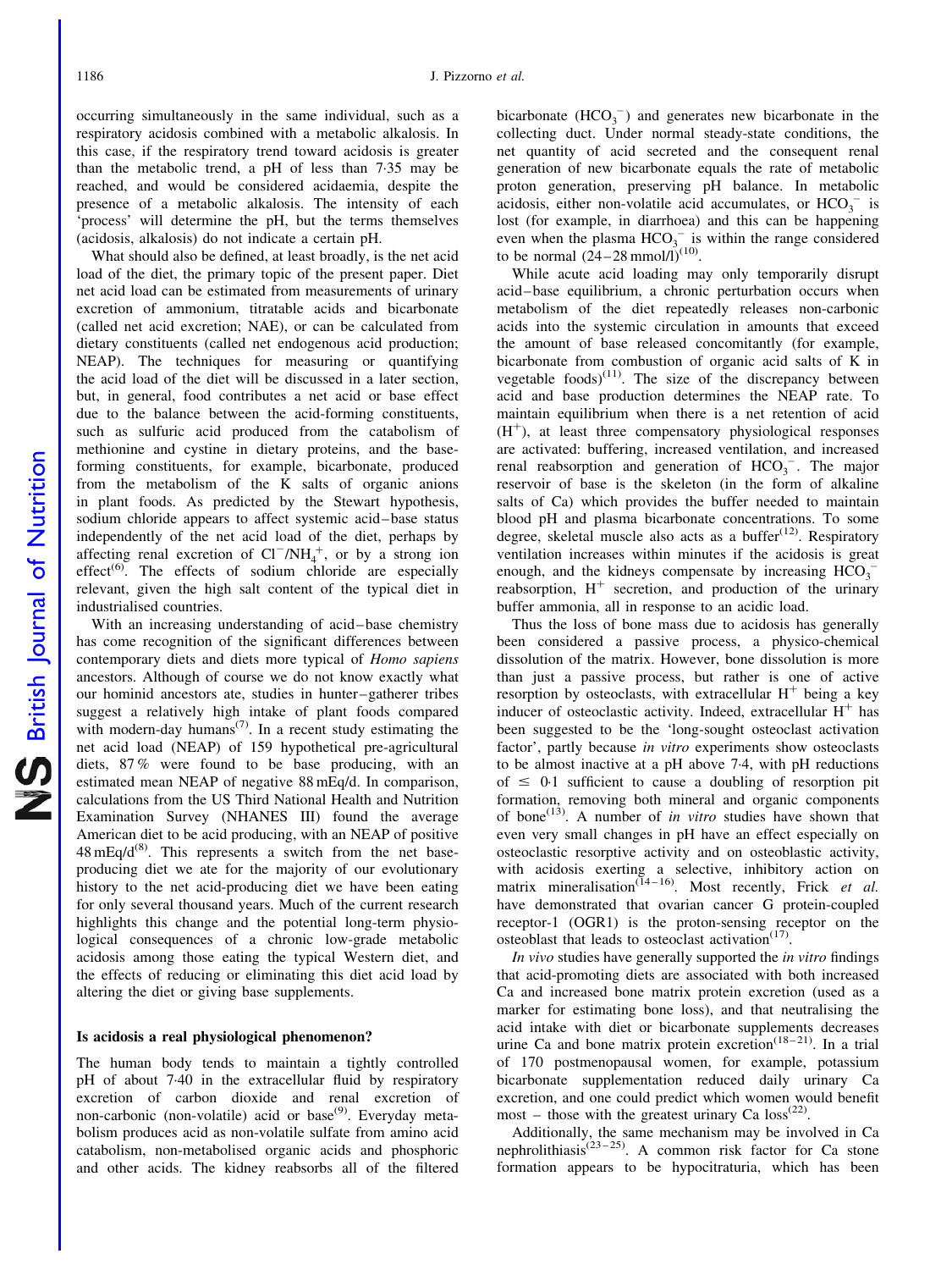associated with a low urinary K level and a more acidic urinary pH, both of which can be predicted by dietary intake $^{(26,27)}$ . However, it appears that dietary acid load is a better predictor of urinary citrate than the intake of most individual nutrients, including dietary K. In a trial of 187 patients with renal Ca stone disease, an inverse correlation  $(-0.18)$  was found between daily potential renal acid load (PRAL; defined below) and daily urinary citrate  $(P<0.01)$ . PRAL was also inversely related to urinary pH and K, and although dietary protein and K were correlated with citrate excretion, these relationships did not reach statistical significance<sup> $(28)$ </sup>. A low-salt, low-animal protein diet has also been shown to reduce risk of stone recurrence (relative risk 0.49) with men followed over 5 years<sup> $(27)$ </sup>. While there are several possible explanations for this effect, one is that the reduced salt and/or animal protein diet is likely to result in a lower acid load.

Finally, metabolic acidaemia has been associated with increased protein breakdown in rats<sup> $(29)$ </sup> and possibly subjects with end-stage renal disease<sup>(30)</sup>. Mitch *et al.* demonstrated that increased activation of a ubiquitin–proteasome pathway (via an insulin- or insulin-like growth factor-1-mediated transporter<sup>(31)</sup>) increases the production of amino acids which are then made into glutamate in the liver, transported to the proximal renal tubular cells, and then excreted as ammonia (NH<sub>3</sub>) and complexed to  $H^{+(29)}$ . This mechanism allows the kidneys to dramatically increase the amount of acid excreted daily.

#### What are the causes of acidosis?

The causes of metabolic acidosis include increased consumption or generation of organic acids, as well as either insufficient production of bicarbonate, or renal and/or gastrointestinal loss of bicarbonate, such as that seen in renal disease, diarrhoea, pancreatic drainage and biliary fistula. Causes of renal tubular acidosis include Sjögren's syndrome, systemic lupus erythematosus, urinary tract obstruction, fever, aldosterone deficiency and glucocorticoid administration<sup> $(10)$ </sup>. Many of these medical conditions are typically associated with overt laboratory abnormalities; either a frank acidaemia, a decrease in plasma bicarbonate, or an increase in the anion gap.

In comparison, diet-induced 'low-grade' metabolic acidosis has only very small decreases in blood pH and plasma bicarbonate within the range considered to be normal. Within that range, this means that the system equilibrates nearer the lower end of normal rather than the higher end of normal (see Fig. 1). But, if the duration of the acidosis is prolonged or chronically present, even a low degree of acidosis becomes significant. This less severe but more chronic 'low-grade' acidosis is thought to be brought about primarily by two factors: advancing age with a consequent decline in renal function, and diet, which may promote acidosis by both its net acid load, as well as its sodium chloride content. With age, the severity of diet-dependent acidosis increases independently of the diet, most likely due



Fig. 1. (a) Blood pH at constant net acid excretion (NAE) rate (r 0·34;  $P < 0.005$ ). (b) Blood pH at constant urinary chloride excretion rate (renal NAE (RNAE)  $=$  56 mEq/d) (r 0·22; P<0·05). (c) Plasma bicarbonate at constant NAE rate (r -0·36; P<0·005). (d) Plasma bicarbonate at constant urinary chloride excretion rate (RNAE  $=$  56 mEq/d) (r - 0.45; P< 0.001). Adapted from Frassetto et al. (6).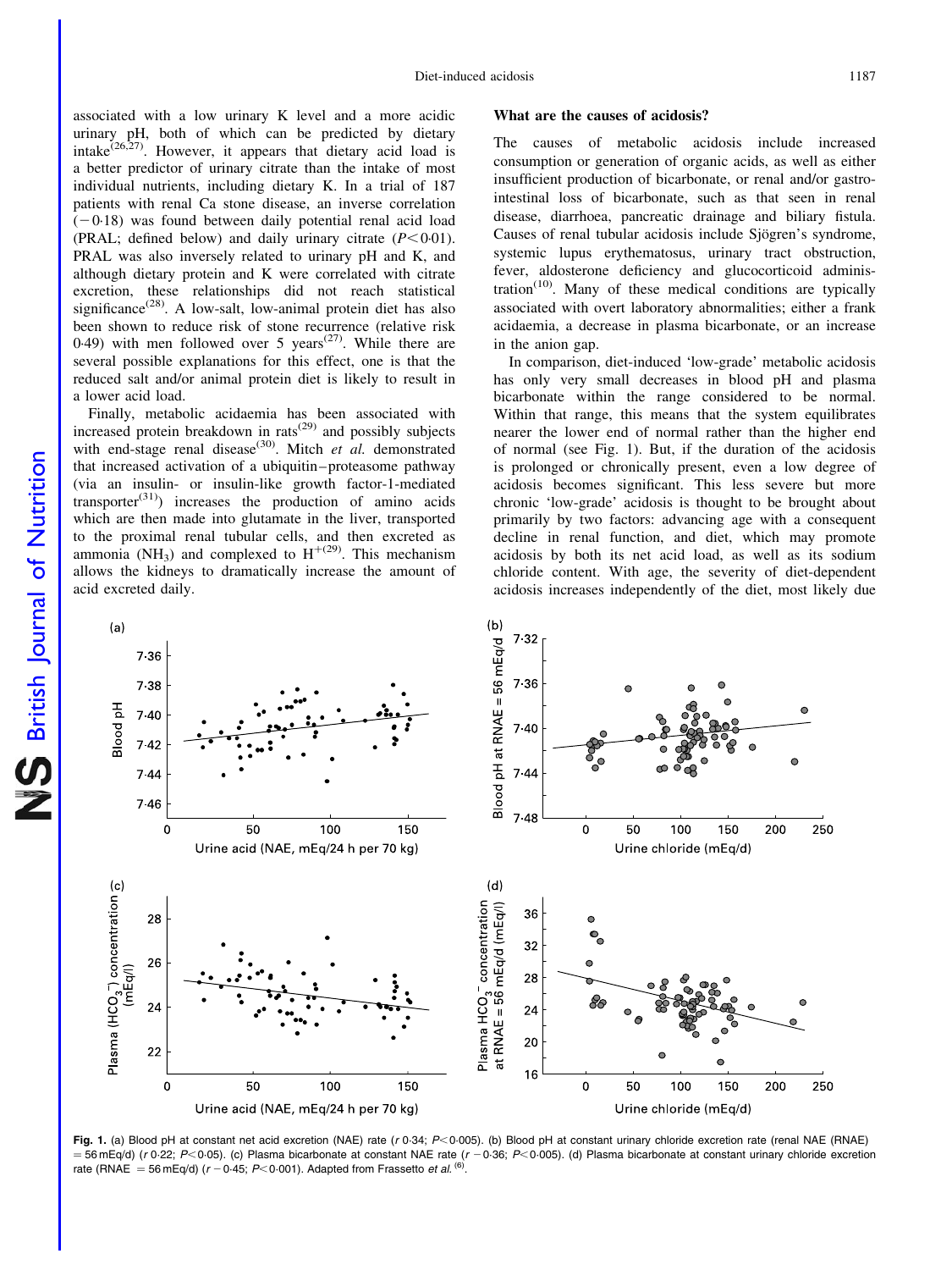| <b>Table 1.</b> Algorithms to determine net endogenous acid production (NEAP) |  |  |  |
|-------------------------------------------------------------------------------|--|--|--|
|-------------------------------------------------------------------------------|--|--|--|

| Algorithm                                                                                                                                 | Formula for 'estimated NEAP' (mEq/d)                                                                             |  |
|-------------------------------------------------------------------------------------------------------------------------------------------|------------------------------------------------------------------------------------------------------------------|--|
| Remer & Manz <sup>(36)</sup>                                                                                                              | PRAL (mEq/d) $+ OA_{est}$ (mEq/d)                                                                                |  |
|                                                                                                                                           | PRAL = $0.4888 \times$ protein (g/d) + $0.0366 \times$ P (mg/d) - $0.0205 \times$ K (mg/d)                       |  |
|                                                                                                                                           | $-0.0263 \times$ Mg (mg/d) $-0.0125 \times$ Ca (mg/d)<br>$OA_{est}$ (mEq/d) = body surface area $\times$ 41/1.73 |  |
|                                                                                                                                           | Body surface area (m <sup>2</sup> ) = 0.007184 - height (cm) <sup>0.725</sup> - weight (kg) <sup>0.425</sup>     |  |
| Sebastian et al. (8)                                                                                                                      | Sulfuric acid (mEq/d) + organic acids (mEq/d) - bicarbonate (mEq/d)                                              |  |
|                                                                                                                                           | Sulfuric acid based on cystine and methionine content of protein (US Department of                               |  |
|                                                                                                                                           | Agriculture database), assuming fractional intestinal absorption rate of 75%.                                    |  |
|                                                                                                                                           | and complete metabolism to sulfuric acid                                                                         |  |
| Organic acids = $32.9 + 0.15 \times$ diet unmeasured anion content (which equals<br>$Na^{+} + K^{+} + Ca^{2+} + Ma^{2+} - Cl^{-} - P_{1}$ |                                                                                                                  |  |
|                                                                                                                                           | Bicarbonate = $0.95 \times (Na^{+}) + 0.80 \times (K^{+}) + 0.25 \times (Ca^{2+}) + 0.32 \times (Ma^{2+})$       |  |
|                                                                                                                                           | $-0.95 \times (CI^{-}) - 0.63 \times (P_i)$ (all in mEq/d)                                                       |  |
| Frassetto et al. <sup>(11)</sup>                                                                                                          | $(0.91 \times$ protein $(q/d)) - (0.57 \times K$ (mEq/d)) + 21                                                   |  |
|                                                                                                                                           | or $(54.5 \times$ protein $(q/d)/K$ (mEq/d)) - 10.2                                                              |  |
| Renal net acid excretion analysed <sup>(38)</sup>                                                                                         | $TA + NH4 - HCO3$ (24 h urine, all in mEq/d)                                                                     |  |

PRAL, potential renal acid load; OA<sub>est</sub>, organic acids estimated; P<sub>i</sub>, inorganic P; TA, titratable.

to a decline in kidney functional capacity with  $age^{(20,32,33)}$ . Renal insufficiency contributes to a metabolic acidosis by reducing conservation of filtered bicarbonate and excretion of acid.

Diet's contribution to an acidotic state is now well documented. In the European Prospective Investigation into Cancer and Nutrition (EPIC) study of over 22 000 men and women, after adjusting for age, BMI, physical activity and smoking, a more alkaline diet (as calculated by PRAL (a diet-only-based estimate of the production of endogenous acid) was significantly associated with a more alkaline urine, both before and after adjustment for age, physical activity and smoking, and after exclusion for urinary protein, glucose and ketones, and for those diagnosed with high blood pressure and/or diuretic medication use (all factors known to influence urine  $pH$ <sup>(34)</sup>.

#### How is acidosis diagnosed?

Several approaches have been used to estimate the acid–base equilibrium of the body, as well as the net acid contribution from the diet. As discussed previously, this is an area without general consensus, and one that lacks a definitive marker of acid–base status. Because plasma pH is so tightly regulated, without acidaemia an acidosis may not be detected, despite the stress on the body's buffering capacity. Additionally, it has been shown that plasma bicarbonate level may be normal even when acidosis is present, and so neither plasma bicarbonate nor the serum anion gap is a sensitive indicator of acidosis<sup> $(10,35)$ </sup>. This situation is analogous to the impaired glucose tolerance that precedes frank blood sugar elevation. Waiting for acidaemia before recognising acidosis is not a sound clinical strategy.

NEAP represents the amount of net acid (acid minus base) produced by the metabolic system every day (i.e. a combination of cellular metabolism and exogenous acid and base loads from the diet). NEAP can either be measured by quantifying the inorganic constituents of diet, urine and stool, and of the total organic anion content of the urine (calculated as the sum of urinary inorganic sulfate and organic acid salts minus dietary organic anions less faecal organic

 $\text{anions}^{(1)}$ , or from estimations of acid or base production from the constituents of the diet. Several methodologies have been proposed to estimate NEAP from dietary components<sup>(11,36,37)</sup>. To avoid confusion, when the NEAP is estimated (which it usually is), it is identified as 'estimated NEAP', and the algorithm used for the estimation clearly specified (see Table  $1)^{(38)}$ .

The net amount of acid produced daily (NEAP) is closely tied to the net amount of acid excreted (NAE) by the kidneys daily. NAE can also be measured by quantifying the amount of acids in the form of ammonium and titratable acid in the urine and subtracting the amount of base (bicarbonate)<sup>(34)</sup>. When measured directly, nearly 90% of the variance in renal NAE among subjects is accounted for by differences in NEAP, and because of this closeness in value, they are often considered equivalent<sup>(20)</sup>.

Another test often used to estimate the NEAP is the 24 h urine pH. Urinary pH represents an index of the dietdependent NAE (correlation with calculated NAE,  $r$  0.83;  $P \leq 0.001$ <sup>(39)</sup>, as well as the PRAL<sup>(34,40)</sup>. Additionally, urine pH can be adjusted to a target pH based on PRAL calculations for dietary intake. However, pH strip measurement of the first voided urine was not found to be predictive of the NEAP reflected by the 24 h urine  $NAE^{(41)}$ .

Lastly, while urinary Ca is not considered a specific marker for acid–base equilibrium, it has been used as a marker of bone turnover, and elevated levels are a risk factor for kidney stone formation<sup> $(42-45)$ </sup>. As discussed below, it does not necessarily indicate increased bone Ca loss, however. It could, for example, represent a change in intestinal absorption.

In summary, analysed NAE appears to be the closest approximation of 'true' NEAP, and is more easily determined. For simplicity, however, various computational models for estimating NEAP are often employed, each with its own advantages and disadvantages (see Table 1). For a more complete discussion of the pros and cons for each methodology, the reader is referred to a recent review<sup> $(46)$ </sup>.

#### How is acidosis normalised?

The normalisation of a low-grade chronic metabolic acidosis has been accomplished by two methods: change in dietary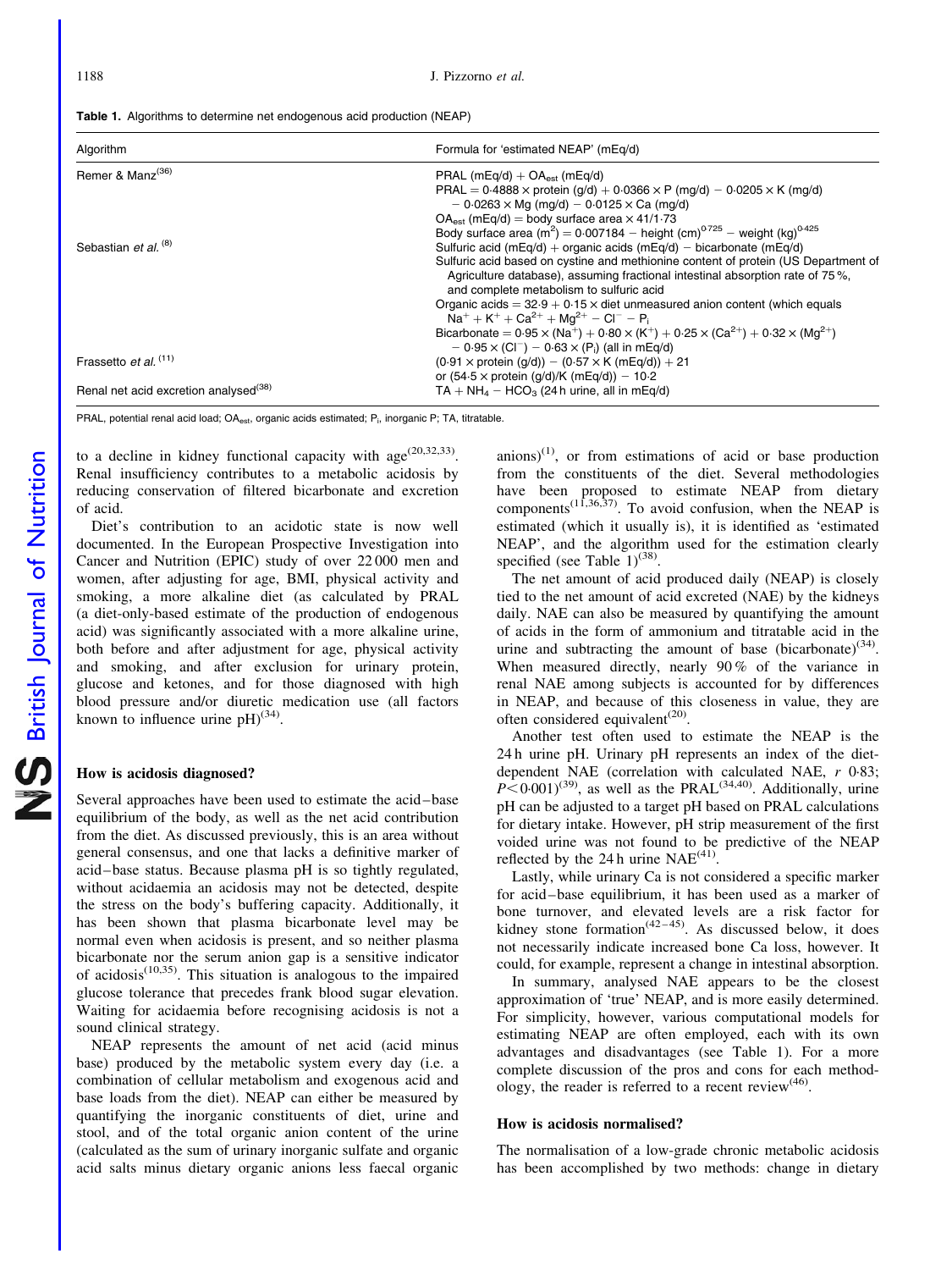patterns and alkaline supplementation. Dietary factors that affect net acid production include the quantity and type of protein intake, fruits and vegetables and table salt (sodium chloride). Alkali supplementation is generally in the form of potassium or sodium bicarbonate or citrate.

Increased fruit and vegetable consumption, as well as K and Mg alkali intake, is consistently associated with a baseproducing diet<sup> $(47)$ </sup>. It has been shown that a vegetarian diet has a considerably lower NEAP than both a high and moderate omnivorous protein intake<sup>(36)</sup>.

Reducing protein consumption down to the US dietary recommended intake in a trial of thirty-nine healthy premenopausal women has also been shown to reduce Ca excretion and raise urinary pH, as well as reduce markers of bone resorption<sup>(48)</sup>. It should be emphasised that this trial did not evaluate a low-protein diet, but rather lowered what could be considered a high protein intake to a level of 0·8 g/kg for this population. Because renal  $NH<sub>4</sub><sup>+</sup>$  formation is dependent upon adequate protein intake, an extremely protein-deficient diet may also increase acidosis<sup>(49)</sup>. In fact, in a recent study of 161 postmenopausal women, protein intake had a positive association with lumbar bone mineral density, but only after adjusting for the negative effect of the sulfur content of the protein (sulfate), perhaps 'reconciling reports of positive impacts of dietary protein on bone health with reports of a negative impact of the acid load from sulfur-containing amino acids<sup>7(50)</sup>. In children, a greater protein intake has been associated with greater bone strength, though this effect is negated if alkalinising nutrients are lacking. It should be noted, however, that clearly bone may be influenced by these minerals in ways unrelated to acid–base chemistry<sup>(51)</sup>.

Finally, increasing sodium chloride intake dose-dependently decreases blood pH and plasma bicarbonate  $levels^{(52)}$ , independent of the partial pressure of carbon dioxide  $(P_{CO2})$ , creatinine clearance and dietary acid load<sup>(6)</sup>. This effect may be due to a decrease in the strong ion difference, as total chloride concentration increases relative to total Na concentration, an effect that may increase  $H^+$  concentration<sup>(53)</sup>. Subjects who are particularly sensitive to salt, generally defined as an increase of 3 to 5 mmHg for a given salt load, have more of a metabolic acidosis than those subjects who are salt resistant<sup> $(54)$ </sup>. So, while everyone's net acid load would improve by lowering their dietary salt intake, some individuals should benefit more than others from this dietary intervention.

A number of supplemental interventions have also been used. Salts of carbonic acid are available in a variety of formats. These include sodium or potassium bicarbonate and calcium carbonate. Alkali salts are also available as citrate, acetate or hydroxides. As suggested above, giving Na salts may be partly counterproductive, given their other effects, and so most studies use K or Ca alkali salts. These salts dose-dependently decrease NAE<sup>(55,56)</sup>.

Caution using alkali therapy without careful consideration and expertise in subjects with heart, lung or kidney disease is needed. In congestive heart failure, sodium bicarbonate impairs arterial oxygenation and reduces systemic and myocardial oxygen consumption in these patients, which may lead to transient myocardial ischaemia<sup>(57)</sup>. Additionally there may be several simultaneous processes affecting acid– base status among patients with congestive heart failure<sup>(58)</sup>.

Similarly, bicarbonate loading may worsen exercise response in chronic obstructive pulmonary disease patients<sup>(59)</sup>. Finally, subjects with kidney failure may develop elevated blood K levels and potentially fatal cardiac arrhythmias if given K alkali salts, or volume overload and breathing problems if given Na alkali salts.

#### Is acidosis clinically relevant?

Finally, from a clinical standpoint, the most important question is whether or not acidosis has pathophysiological effects that could be ameliorated or abolished by reversing the acidosis. These detrimental effects are associated with long-term acidosis (years to decades), and offer significant potential for prevention-based interventions. Areas of recent interest on the effects of chronic low-grade metabolic acidosis include effects on bone, muscle and kidney stone formation. While the data are generally consistent for the effects of alkali salts on urine Ca, bone biomarker or urinary N excretion (that is, shorter-term effects), the data are less consistent for the longer-term effects of alkali salts on bone mineral density, muscle function or fracture incidence. Positive correlations have been demonstrated using epidemiological or cohort studies, but results of prospective, randomised, placebocontrolled studies on long-term outcomes are mixed.

#### Bone

In an examination of over 1000 women between the ages of 45 and 54 years, a lower dietary intake of acid-producing foods correlated with greater spine and hip bone mineral density, as well as greater forearm bone mass, after adjusting for age, weight, height and menstrual status<sup>(60)</sup>. In the Study of Osteoporotic Fractures Research cohort, over 1000 women aged  $65 +$  years were enrolled in a prospective cohort study. Those with a high dietary ratio of animal to vegetable protein intake (a marker for a greater NEAP) were found to have more rapid femoral neck bone loss and a greater risk of hip fracture than did those with a low ratio<sup>(61)</sup>.

A number of trials have shown that the bone loss can be reversed by the addition of a base<sup> $(21)$ </sup>. Potassium bicarbonate has been shown to improve Ca and P balance, reduce bone resorption rates, and mitigate the normally occurring agerelated decline in growth hormone secretion<sup>(20)</sup>. Potassium citrate combined with calcium citrate may be more beneficial than either alone, as demonstrated in a cross-over trial on bone turnover in postmenopausal women<sup>(62)</sup>. Urinary Ca excretion and markers of bone health were improved with potassium citrate, more so in those consuming a high-Na diet<sup>(63)</sup>. A recent randomised cross-over trial enrolled postmenopausal women, and introduced four well-controlled diets with varying amounts of calcium and sodium chloride, and evaluated bone Ca balance. They found that at low Ca intakes, the bone Ca balance was negative at varying degrees of sodium chloride intake, but at high Ca intakes, a positive balance was only seen when Na intake was  $low^{(64)}$ . Similarly, in a trial of men with step-wise increases in sodium chloride intake, indications of increased bone resorption and metabolic acidosis were seen with increasing salt intake, and a change in blood pH change averaging approximately  $0.02^{(52)}$ .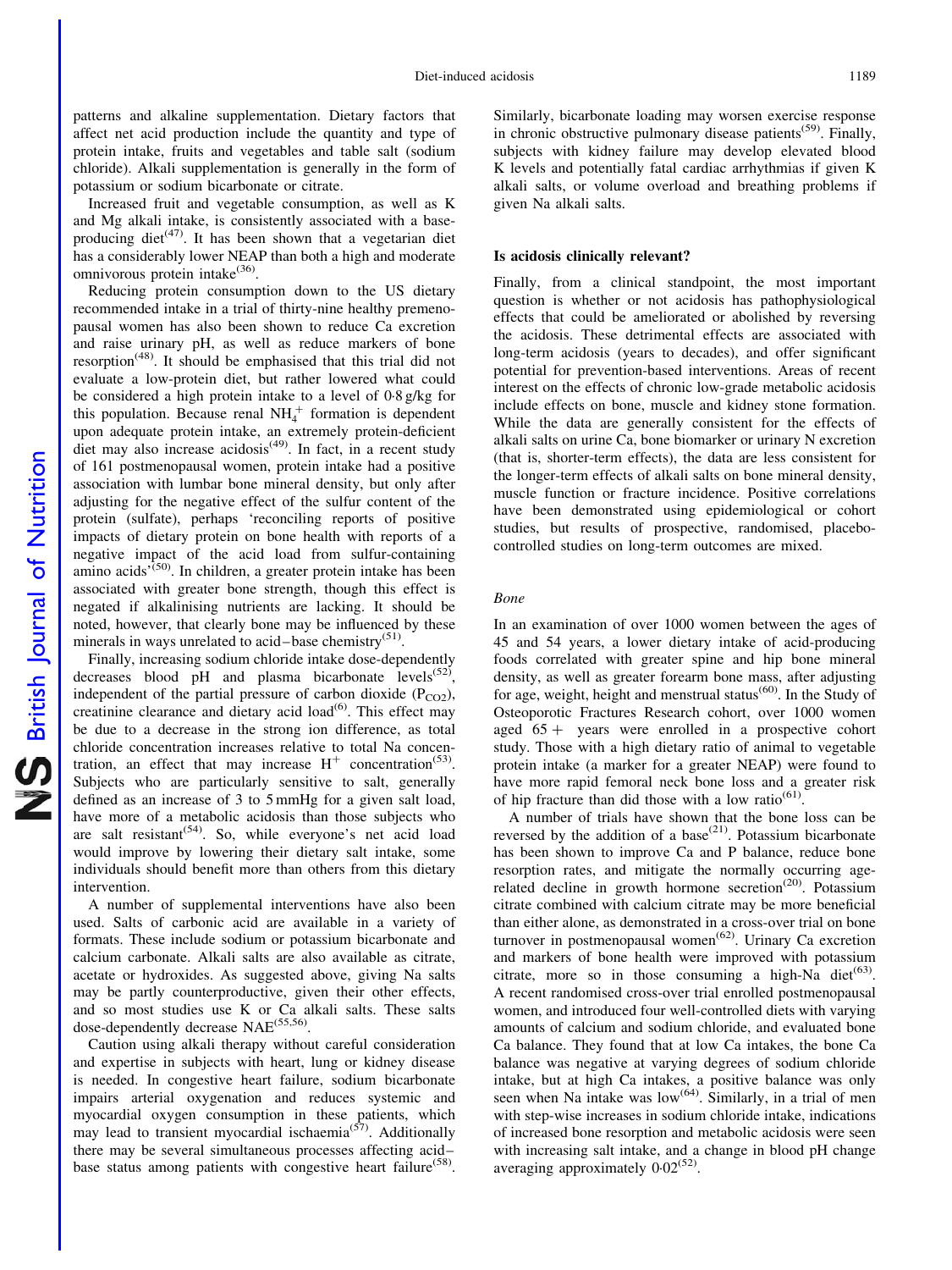In a prospective, controlled, trial, 109 men and women with kidney stones had a bone mass increase by increasing their daily alkali intake (potassium citrate), an effect attributed directly to alkalinisation because urinary Ca excretion did not change<sup> $(65)$ </sup>. Another prospective, blinded study using potassium citrate in 161 postmenopausal women also demonstrated an increase in bone mass over a 12-month period. The authors concluded that 'as a proof-of-principle study, it demonstrates that neutralization of diet-induced endogenous acid production increases BMD (bone mineral density), thereby proving the concept that such dietary acid loads are detrimental to bone mass and thus constitute a causative risk factor for bone loss in postmenopausal women with osteopenia<sup>'(66)</sup>.

On the other hand, a recent prospective randomised placebocontrolled trial by MacDonald et al. did not demonstrate a difference in bone mineral density by dual-energy X-ray absorptiometry after 2 years of potassium citrate supplementation of either 55·5 or 18·5 mEq/d, or an increase in fruit and vegetable intake by 300 g compared with placebo in 276 postmenopausal women<sup> $(67)$ </sup>. Interestingly though, they found a significant correlation between the amount of fruit eaten at baseline and bone mineral density at the hip in the entire cohort. And the authors report that 'food diaries and checklists suggested good compliance for most women, but the blood measurements [plasma vitamin C, homocysteine, and whole cell folate] did not corroborate this'.

A recent study suggests that bicarbonate has favourable effects on bone resorption and Ca excretion compared with K (as potassium chloride), which calls for greater clarification as to the active component in supplemental therapies<sup>(68)</sup>. Unless Ca-balance studies are performed, rather than just urinary Ca measurements, it cannot be certain that lower urinary Ca or a decline in bone markers actually translates into less bone loss. For example, decreased urinary Ca may be due to reduced Ca absorption and not due to less bone loss. This point is emphasised in a recent meta-analysis (Fenton et al.  $(69)$ ) which found that although there is a linear association between urinary Ca excretion in response to the changes in NAE, this does not necessarily mean that the increased Ca in the urine is from bone. However, they did find that over 20 years, the quantity of excess urinary Ca is consistent with the loss of almost half of skeletal Ca and severe osteoporosis, though their study did not show causality<sup>(69)</sup>. These same authors published a second metaanalysis which assessed the effect of dietary changes in NAE on urinary Ca, Ca balance, and N-telopeptide, which found that a higher NAE does not reflect a net loss of whole body  $Ca^{(70)}$ . This analysis had several limitations – the studies included did not directly measure bone health or the progression of osteoporosis, and only studies which modified protein intake were included. Thus, studies which examined the effect of changes in NAE from either bicarbonate salts or altered intakes of fruit and vegetables or grain foods were excluded, and not assessed by this meta-analysis.

#### Kidney stones

Also of clinical significance is the role metabolic acidosis plays in nephrolithiasis, and its potential connection to bone loss. Urinary Ca excretion is directly proportional to NAE in both strone-formers and normal subjects $(71)$ . In a study of nearly

200 renal stone-formers designed to identify the greatest risk factors for nephrolithiasis, it was the potential acid load of the diet which had the strongest association with stone risk. The authors suggest 'that a diet with a very low potential acid load should be encouraged in renal stone patients for the prevention of recurrent stones. This result can be obtained by the restriction of animal proteins but also by abundant supplementation with vegetables and fruits<sup> $(28)$ </sup>. Potassiummagnesium citrate has been shown to counter renal stone formation associated with immobilisation and was associated with a significant increase in urinary  $pH^{(72)}$ . Though increased urinary Mg, pH and citrate are associated with reduced stone formation individually, their effect appears to be greater when used together $^{(73)}$ . Potassium bicarbonate is more effective than potassium chloride for preventing stone formation when used with hydrochlorothiazide<sup> $(74)$ </sup>. Potassium citrate is also frequently used, and has been found to reduce bone degradation in stone-formers<sup>(65)</sup> and reduce urinary Ca excretion<sup>(63)</sup>. The same may be true of potassium and/or magnesium citrate and for stone prevention – in a trial with normal volunteers and stone-formers, potassium and magnesium citrate together had a greater effect than either individually to reduce the ion activity product index of calcium oxalate<sup> $(75)$ </sup>. Potassiummagnesium citrate was also shown to reduce the risk of calcium oxalate stone formation by 85 % during a 3-year period in a randomised controlled trial<sup> $(76)$ </sup>, perhaps by correcting hypocitraturia, a known risk factor for forming kidney stones and a factor (as mentioned previously) inversely associated with acid load calculated by PRAL<sup>(28)</sup>.

Unlike in the studies of healthy subjects, in both men and women with a history of forming Ca stones, a 2-year treatment with potassium citrate increased forearm bone mineral density in idiopathic Ca stone-formers, with the speculation that it was the alkali load that reduced bone resorption by buffering endogenous acid production<sup>(65)</sup>.

#### Muscle

Another area of interest is the use of alkaline therapy for improving muscle function, exercise capacity and reducing age-related muscle wasting. Acidaemia has been shown to increase muscle degradation in patients on haemodialysis<sup> $(77)$ </sup>. One epidemiological study of 384 healthy men and women aged  $65 +$  years found a higher intake of foods rich in K (fruits and vegetables) was associated with greater lean muscle mass. The authors speculated that 'this association is likely to result from the fact that the ingestion of potassiumrich alkaline foods such as fruit and vegetables relieves the mild metabolic acidosis that occurs with the ingestion of a typical American diet', and suggest that it is plausible that age-related muscle mass decline and sarcopenia may be prevented by the appropriate intake of alkaline K salts<sup> $(78)$ </sup>.

Potassium bicarbonate has been shown to neutralise the metabolic acidosis, and reduce urinary N wasting in postmenopausal women. As faecal N excretion is typically very low  $(< 12\%$ ), and unaffected by alkali administration, the authors speculated that this N-sparing may prevent loss of muscle mass, and may even restore past deficits<sup> $(79)$ </sup>. While it cannot be certain that the decrease in N excretion is directly due to less muscle degradation, it is consistent with previous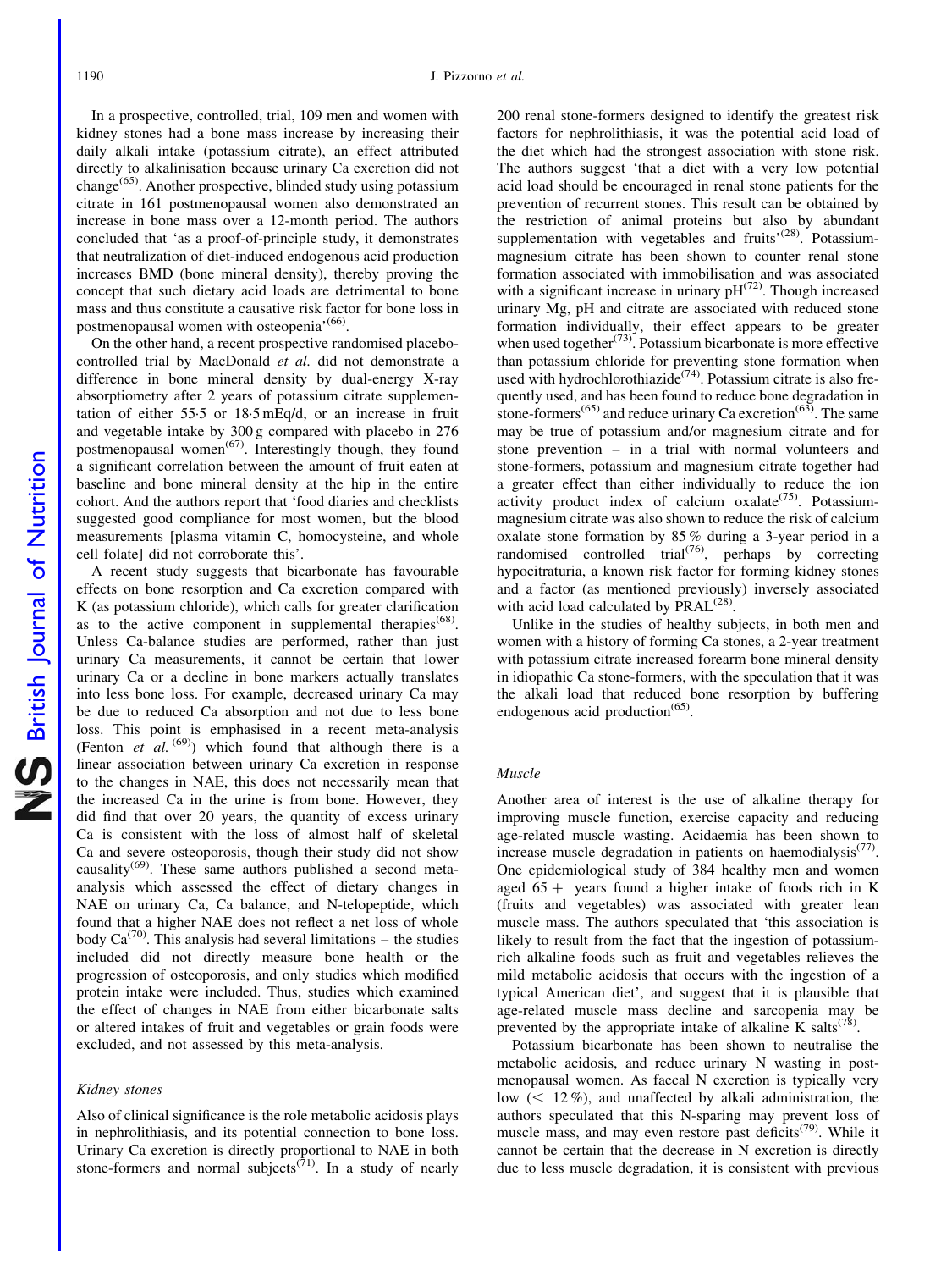research suggesting that acidosis stimulates muscle proteolysis by activating proteolytic pathways<sup> $(29)$ </sup>.

Whether neutralisation of acidosis improves exercise function is unclear, with studies demonstrating both positive and negative results. Short-term intake of sodium bicarbonate helped reduce the exercise-related drop in pH, improved anaerobic performance in a dose-dependent manner $(80)$ , improved intermittent sprint performance<sup>(81)</sup> and was of ergogenic benefit in the performance of short-term, highintensity work $(82)$ . One possible mechanism of action is an increase in plasma pH at rest, providing a delayed onset of intracellular acidification during exercise $(83)$ , or by providing additional bicarbonate for an increased buffering capacity, as concluded in a trial involving sodium bicarbonate ingestion by elite swimmers<sup>(84)</sup>. Other studies have not demonstrated any effect of short-term bicarbonate supplementation<sup> $(85)$ </sup>. Longer-term studies on the effects of alkali neutralisation on muscle function and mass are presently underway (LA Frassetto, personal communication).

#### **Other**

There may also be a connection between insulin resistance and acid–base equilibrium, though this relationship is still speculative. Insulin resistance has been associated with a lower urinary citrate excretion, and hypocitraturic patients show greater insulin resistance than normocitraturic Ca stone-formers(86). Type 2 diabetes mellitus has been shown to increase the risk of uric acid stone formation, because it causes a lower urinary pH due to impaired kidney ammoniagenesis(87). This lower urinary pH cannot be entirely attributed to a greater BMI or acid intake, though both are factors in determining urinary  $pH<sup>(88)</sup>$ . Finally, in an evaluation of 148 adults with no kidney stones, participants with the metabolic syndrome had a significantly lower 24 h urine pH than those without, with an incremental reduction in pH associated with the number of metabolic abnormalities present<sup>(89,90)</sup>.

Also of clinical relevance may be the treatment of pain, although it is less well studied. Local tissue acidosis has been documented in patients with complex regional pain syndrome, and leads to increased pain sensation $(91)$ . The mechanism for pain sensation may be mediated by acidsensing ion channels (ASIC), with an increase in ASIC activity in spinal dorsal horn neurons promoting pain by central sensitisation, a mechanism documented in rats<sup>(92)</sup>. ASIC activity may also be induced by  $NO<sup>(93)</sup>$ , and appears to be tightly regulated by  $pH^{(94)}$ . This is an area that lacks significant clinical research.

#### **Conclusion**

The lack of consensus for both qualitative and quantitative aspects of acid–base chemistry in physiological systems as well as measurement has caused considerable confusion for both researchers and clinicians. This confusion has also complicated the search for cause and effect and made clinical application difficult and controversial. Nonetheless, the available research makes a compelling case that diet-induced acidosis is a real phenomenon, has significant clinical relevance, may largely be prevented through dietary changes, and should be recognised and treated.

Both dietary interventions (lowering protein and increasing fruit and vegetable consumption) and nutritional supplementation (with K and Mg salts) have been shown to normalise acidosis, but with discordant results on whether this is then associated with clinical improvement in bone, muscle or other physiological or pathophysiological conditions. A positive NEAP diet results in increased urine Ca, N and bone marker excretion, and predisposes to kidney stones. Whether or not, over the longer term, this translates to lower bone density, increased bone and muscle loss with ageing is unclear and requires further investigation.

#### Acknowledgements

The present review was supported by partial funding from pH Sciences (Seattle, WA, USA).

L. A. F. would like to acknowledge Anthony Sebastian and R. Curtis Morris Jr, the two people she has worked with for all of these years, who are responsible for the ideas behind what she does.

J. P. and J. K. were responsible for data review and writing of the initial manuscript. L. A. F. provided critical review and editing of several drafts, and participated in final manuscript writing.

#### References

- 1. Lennon EJ, Lemann J Jr & Litzow JR (1966) The effects of diet and stool composition on the net external acid balance of normal subjects. *J Clin Invest* **45**, 1601-1607.
- 2. Goodman AD, Lemann J Jr, Lennon EJ, et al. (1965) Production, excretion, and net balance of fixed acid in patients with renal acidosis. J Clin Invest 44, 495-506.
- 3. Kurtz I, Kraut JA, Ornekian V, et al. (2008) Acid–base analysis: a critique of the Stewart and bicarbonate-centered approaches. Am J Physiol Renal Physiol 294, F1009–F1031.
- 4. Manz F (2001) History of nutrition and acid–base physiology. Eur J Nutr 40, 189–199.
- 5. Story DA (2004) Bench-to-bedside review: a brief history of clinical acid–base. Crit Care 8, 253–258.
- 6. Frassetto LA, Morris RC Jr & Sebastian A (2007) Dietary sodium chloride intake independently predicts the degree of hyperchloremic metabolic acidosis in healthy humans consuming a net acid-producing diet. Am J Physiol Renal Physiol 293, F521–F525.
- 7. Cordain L, Miller JB, Eaton SB, et al. (2000) Plant–animal subsistence ratios and macronutrient energy estimations in worldwide hunter-gatherer diets. Am J Clin Nutr 71, 682–692.
- 8. Sebastian A, Frassetto LA, Sellmeyer DE, et al. (2002) Estimation of the net acid load of the diet of ancestral preagricultural Homo sapiens and their hominid ancestors. Am J Clin Nutr 76, 1308–1316.
- 9. Paulev PE & Zubieta-Calleja GR (2005) Essentials in the diagnosis of acid–base disorders and their high altitude application. J Physiol Pharmacol 56, Suppl. 4, 155–170.
- 10. Gluck SL (1998) Acid–base. Lancet 352, 474–479.
- 11. Frassetto LA, Todd KM, Morris RC Jr, et al. (1998) Estimation of net endogenous noncarbonic acid production in humans from diet potassium and protein contents. Am J Clin Nutr 68, 576–583.
- 12. Bailey JL, England BK, Long RC, et al. (1996) Influence of acid loading, extracellular pH and uremia on intracellular pH in muscle. Miner Electrolyte Metab 22, 66–68.
- 13. Arnett TR (2008) Extracellular pH regulates bone cell function. J Nutr 138, 415S–418S.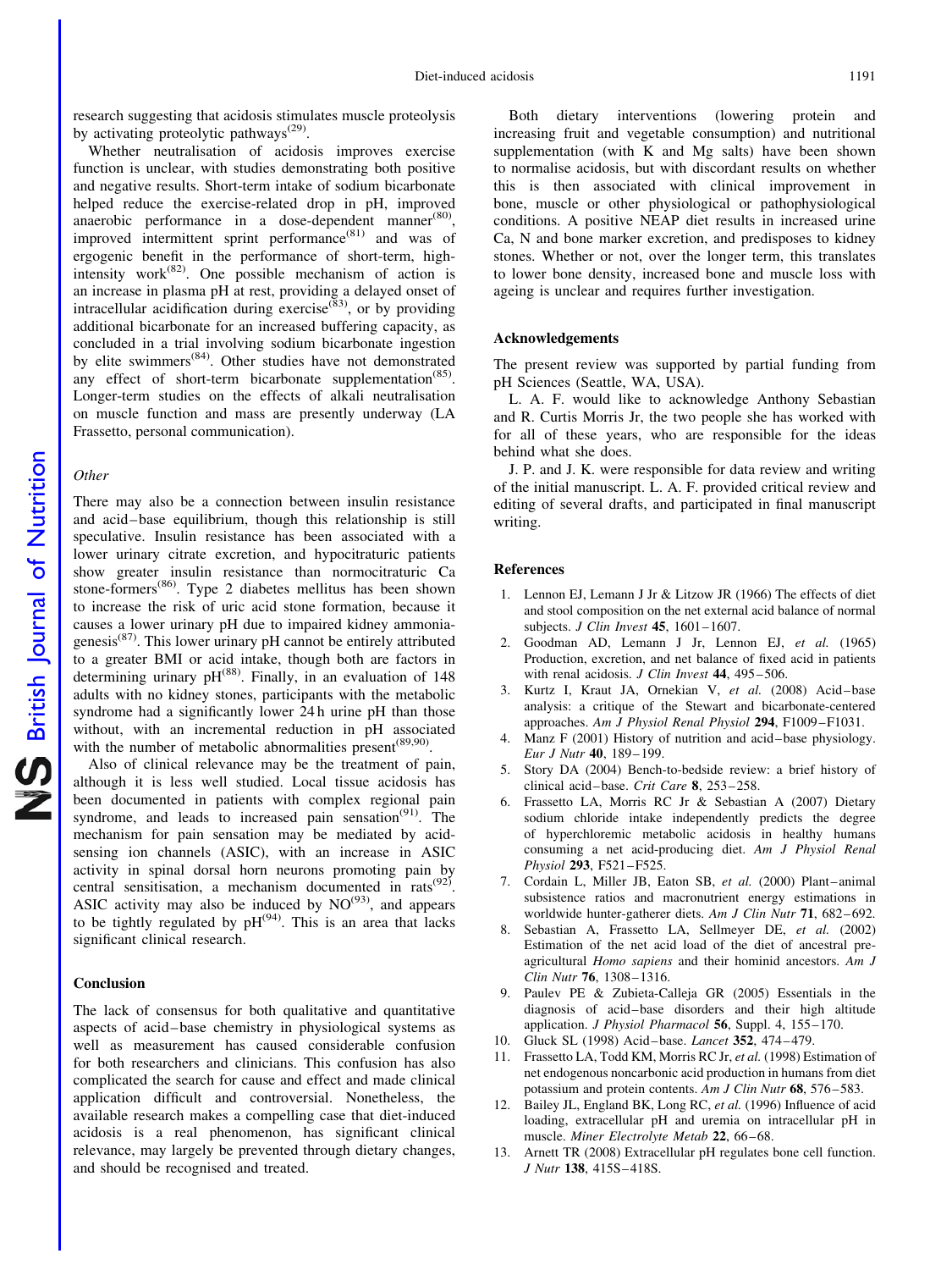- 14. Brandao-Burch A, Utting JC, Orriss IR, et al. (2005) Acidosis inhibits bone formation by osteoblasts in vitro by preventing mineralization. Calcif Tissue Int 77, 167-174.
- 15. Bushinsky DA (1996) Metabolic alkalosis decreases bone calcium efflux by suppressing osteoclasts and stimulating osteoblasts. Am J Physiol 271, F216–F222.
- 16. Bushinsky DA (1996) Stimulated osteoclastic and suppressed osteoblastic activity in metabolic but not respiratory acidosis. Am J Physiol 268, C80–C88.
- 17. Frick KK, Krieger NS, Nehrke K, et al. (2009) Metabolic acidosis increases intracellular calcium in bone cells through activation of the proton receptor OGR1. J Bone Miner Res 24, 305–313.
- 18. Buclin T, Cosma M, Appenzeller M, et al. (2001) Diet acids and alkalis influence calcium retention in bone. Osteoporos Int 12, 493–499.
- 19. Yancy WS Jr, Olsen MK, Dudley T, et al. (2007) Acid–base analysis of individuals following two weight loss diets. Eur J Clin Nutr 61, 1416–1422.
- 20. Frassetto L, Morris RC Jr, Sellmeyer DE, et al. (2001) Diet, evolution and aging – the pathophysiologic effects of the post-agricultural inversion of the potassium-to-sodium and base-to-chloride ratios in the human diet. Eur J Nutr 40, 200–213.
- 21. Sebastian A, Harris ST, Ottaway JH, et al. (1994) Improved mineral balance and skeletal metabolism in postmenopausal women treated with potassium bicarbonate. N Engl J Med 330, 1776–1781.
- 22. Frassetto L, Morris RC Jr & Sebastian A (2005) Long-term persistence of the urine calcium-lowering effect of potassium bicarbonate in postmenopausal women. J Clin Endocrinol Metab 90, 831–834.
- 23. Osther PJ (2006) Effect of acute acid loading on acid– base and calcium metabolism. Scand J Urol Nephrol 40, 35–44.
- 24. Caudarella R, Vescini F, Buffa A, et al. (2003) Bone mass loss in calcium stone disease: focus on hypercalciuria and metabolic factors. J Nephrol 16, 260–266.
- 25. Osther PJ, Bollerslev J, Hansen AB, et al. (1993) Pathophysiology of incomplete renal tubular acidosis in recurrent renal stone formers: evidence of disturbed calcium, bone and citrate metabolism. Urol Res 21, 169–173.
- 26. Domrongkitchaiporn S, Stitchantrakul W & Kochakarn W (2006) Causes of hypocitraturia in recurrent calcium stone formers: focusing on urinary potassium excretion. Am J Kidney Dis 48, 546–554.
- 27. Borghi L, Schianchi T, Meschi T, et al. (2002) Comparison of two diets for the prevention of recurrent stones in idiopathic hypercalciuria. N Engl J Med 346, 77–84.
- 28. Trinchieri A, Lizzano R, Marchesotti F, et al. (2006) Effect of potential renal acid load of foods on urinary citrate excretion in calcium renal stone formers. Urol Res 34, 1–7.
- 29. Mitch WE, Medina R, Grieber S, et al. (1994) Metabolic acidosis stimulates muscle protein degradation by activating the adenosine triphosphate-dependent pathway involving ubiquitin and proteasomes. J Clin Invest 93, 2127–2133.
- 30. Papadoyannakis NJ, Stefanidis CJ & McGeown M (1984) The effect of the correction of metabolic acidosis on nitrogen and potassium balance of patients with chronic renal failure. Am J Clin Nutr 40, 623–627.
- 31. Du J & Mitch WE (2005) Identification of pathways controlling muscle protein metabolism in uremia and other catabolic conditions. Curr Opin Nephrol Hypertens 14, 378–382.
- 32. Kraut JA & Madias NE (2007) Serum anion gap: its uses and limitations in clinical medicine. Clin J Am Soc Nephrol 2, 162–174.
- 33. Frassetto LA, Morris RC Jr & Sebastian A (1996) Effect of age on blood acid–base composition in adult humans: role of age-related renal functional decline. Am J Physiol 271, F1114–F1122.
- 34. Frassetto L & Sebastian A (1996) Age and systemic acid–base equilibrium: analysis of published data. J Gerontol A Biol Sci Med Sci 51, B91–B99.
- 35. Welch AA, Mulligan A, Bingham SA, et al. (2008) Urine pH is an indicator of dietary acid–base load, fruit and vegetables and meat intakes: results from the European Prospective Investigation into Cancer and Nutrition (EPIC)-Norfolk population study. Br J Nutr 99, 1335–1343.
- 36. Remer T & Manz F (1994) Estimation of the renal net acid excretion by adults consuming diets containing variable amounts of protein. Am J Clin Nutr 59, 1356–1361.
- 37. Remer T, Dimitriou T & Manz F (2003) Dietary potential renal acid load and renal net acid excretion in healthy, free-living children and adolescents. Am J Clin Nutr 77, 1255–1260.
- 38. Frassetto LA, Lanham-New SA, Macdonald HM, et al. (2007) Standardizing terminology for estimating the dietdependent net acid load to the metabolic system. J Nutr 137, 1491–1492.
- 39. Remer T & Manz F (1995) Potential renal acid load of foods and its influence on urine pH. J Am Diet Assoc 95, 791–797.
- 40. Michaud DS, Troiano RP, Subar AF, et al. (2003) Comparison of estimated renal net acid excretion from dietary intake and body size with urine pH. J Am Diet Assoc 103, 1001–1007.
- 41. Whiting SJ & Muirhead JA (2005) Measurement of net acid excretion by use of paper strips. Nutrition 21, 961–963.
- 42. Jajoo R, Song L, Rasmussen H, et al. (2006) Dietary acid-base balance, bone resorption, and calcium excretion. J Am Coll Nutr 25, 224–230.
- 43. Pietschmann F, Breslau NA & Pak CY (1992) Reduced vertebral bone density in hypercalciuric nephrolithiasis. J Bone Miner Res 7, 1383–1388.
- 44. Stitchantrakul W, Kochakarn W, Ruangraksa C, et al. (2007) Urinary risk factors for recurrent calcium stone formation in Thai stone formers. J Med Assoc Thai 90, 688–698.
- 45. Damasio B, Massarino F, Durand F, et al. (2005) Prevalence of fasting hypercalciuria associated with increased citraturia in the ambulatory evaluation of nephrolithiasis. J Nephrol 18, 262–266.
- 46. Frassetto LA, Morris RC Jr & Sebastian A (2006) A practical approach to the balance between acid production and renal acid excretion in humans. J Nephrol 19, Suppl. 9, S33–S40.
- 47. Tucker KL, Hannan MT, Chen H, et al. (1999) Potassium, magnesium, and fruit and vegetable intakes are associated with greater bone mineral density in elderly men and women. Am J Clin Nutr 69, 727–736.
- 48. Ince BA, Anderson EJ & Neer RM (2004) Lowering dietary protein to U.S. recommended dietary allowance levels reduces urinary calcium excretion and bone resorption in young women. J Clin Endocrinol Metab 89, 3801–3807.
- 49. Remer T (2001) Influence of nutrition on acid–base balance metabolic aspects. Eur J Nutr 40, 214–220.
- 50. Thorpe M, Mojtahedi MC, Chapman-Novakofski K, et al. (2008) A positive association of lumbar spine bone mineral density with dietary protein is suppressed by a negative association with protein sulfur. J Nutr 138, 80–85.
- 51. Alexy U, Remer T, Manz F, et al. (2005) Long-term protein intake and dietary potential renal acid load are associated with bone modeling and remodeling at the proximal radius in healthy children. Am J Clin Nutr 82, 1107–1114.
- 52. Frings-Meuthen P, Baecker N & Heer M (2008) Low-grade metabolic acidosis may be the cause of sodium chlorideinduced exaggerated bone resorption. J Bone Miner Res 23, 517–524.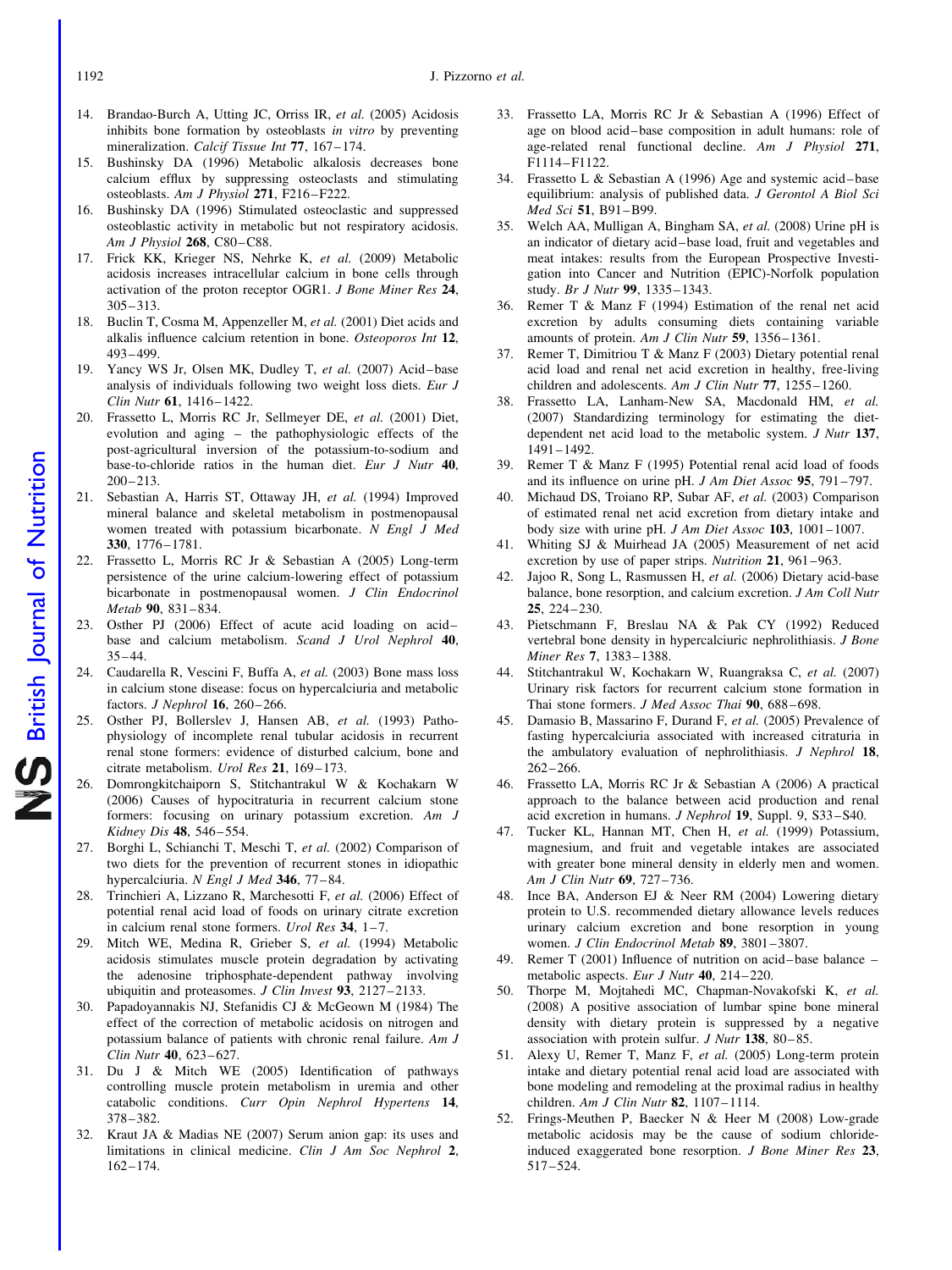- 53. Kellum JA (2000) Determinants of blood pH in health and disease. Crit Care 4, 6–14.
- 54. Sharma AM, Kribben A, Schattenfroh S, et al. (1990) Salt sensitivity in humans is associated with abnormal acid–base regulation. Hypertension 16, 407–413.
- 55. Lemann J Jr, Gray RW & Pleuss JA (1989) Potassium bicarbonate, but not sodium bicarbonate, reduces urinary calcium excretion and improves calcium balance in healthy men. Kidney Int 35, 688–695.
- 56. Frassetto L, Morris RC Jr & Sebastian A (2004) Diet acid load and bone health. In Nutritional Aspects of Osteoporosis, 2nd ed., chapter 22, pp. 273–290 [P Burckhardt and B Dawson-Hughes, editors]. San Diego, CA: Academic Press.
- 57. Bersin RM, Chatterjee K & Arieff AI (1989) Metabolic and hemodynamic consequences of sodium bicarbonate administration in patients with heart disease. Am J Med 87,  $7 - 14$
- 58. Frangiosa A, De Santo LS, Anastasio P, et al. (2006) Acid– base balance in heart failure. J Nephrol 19, Suppl. 9, S115–S120.
- 59. Coppoolse R, Barstow TJ, Stringer WW, et al. (1997) Effect of acute bicarbonate administration on exercise responses of COPD patients. Med Sci Sports Exerc 29, 725–732.
- 60. New SA, MacDonald HM, Campbell MK, et al. (2004) Lower estimates of net endogenous non-carbonic acid production are positively associated with indexes of bone health in premenopausal and perimenopausal women. Am J Clin Nutr 79, 131–138.
- 61. Sellmeyer DE, Stone KL, Sebastian A, et al. (2001) A high ratio of dietary animal to vegetable protein increases the rate of bone loss and the risk of fracture in postmenopausal women. Study of Osteoporotic Fractures Research Group. Am J Clin Nutr 73, 118–122.
- 62. Sakhaee K, Maalouf NM, Abrams SA, et al. (2005) Effects of potassium alkali and calcium supplementation on bone turnover in postmenopausal women. J Clin Endocrinol Metab 90, 3528–3533.
- 63. Sellmeyer DE, Schloetter M & Sebastian A (2002) Potassium citrate prevents increased urine calcium excretion and bone resorption induced by a high sodium chloride diet. J Clin Endocrinol Metab 87, 2008–2012.
- 64. Teucher B, Dainty JR, Spinks CA, et al. (2008) Sodium and bone health: the impact of moderately high and low salt intakes on calcium metabolism in postmenopausal women. J Bone Miner Res 23, 1477–1485.
- 65. Vescini F, Buffa A, La Manna G, et al. (2005) Long-term potassium citrate therapy and bone mineral density in idiopathic calcium stone formers. J Endocrinol Invest 28, 218–222.
- 66. Jehle S, Zanetti A, Muser J, et al. (2006) Partial neutralization of the acidogenic Western diet with potassium citrate increases bone mass in postmenopausal women with osteopenia. J Am Soc Nephrol 17, 3213–3222.
- 67. Macdonald HM, Black AJ, Aucott L, et al. (2008) Effect of potassium citrate supplementation or increased fruit and vegetable intake on bone metabolism in healthy postmenopausal women: a randomized controlled trial. Am J Clin Nutr 88, 465–474.
- 68. Dawson-Hughes B, Harris SS, Palermo NJ, et al. (2009) Treatment with potassium bicarbonate lowers calcium excretion and bone resorption in older men and women. J Clin Endocrinol Metab 94, 96–102.
- 69. Fenton TR, Eliasziw M, Lyon AW, et al. (2008) Meta-analysis of the quantity of calcium excretion associated with the net acid excretion of the modern diet under the acid-ash diet hypothesis. Am J Clin Nutr 88, 1159–1166.
- 70. Fenton TR, Lyon AW, Eliasziw M, et al. (2009) Meta-analysis of the effect of the acid-ash hypothesis of osteoporosis on calcium balance. J Bone Miner Res 24, 1835–1840.
- 71. Lemann J Jr (1999) Relationship between urinary calcium and net acid excretion as determined by dietary protein and potassium: a review. Nephron 81, Suppl. 1, 18–25.
- 72. Zerwekh JE, Odvina CV, Wuermser LA, et al. (2007) Reduction of renal stone risk by potassium-magnesium citrate during 5 weeks of bed rest. J Urol 177, 2179–2184.
- 73. Schwille PO, Schmiedl A, Herrmann U, et al. (1999) Magnesium, citrate, magnesium citrate and magnesium-alkali citrate as modulators of calcium oxalate crystallization in urine: observations in patients with recurrent idiopathic calcium urolithiasis. Urol Res 27, 117–126.
- 74. Frassetto LA, Nash E, Morris RC Jr, et al. (2000) Comparative effects of potassium chloride and bicarbonate on thiazideinduced reduction in urinary calcium excretion. Kidney Int 58, 748–752.
- 75. Kato Y, Yamaguchi S, Yachiku S, et al. (2004) Changes in urinary parameters after oral administration of potassiumsodium citrate and magnesium oxide to prevent urolithiasis. Urology 63, 7–12.
- 76. Ettinger B, Pak CY, Citron JT, et al. (1997) Potassiummagnesium citrate is an effective prophylaxis against recurrent calcium oxalate nephrolithiasis. J Urol 158, 2069–2073.
- 77. Löfberg E, Gutierrez A, Anderstam B, et al. (2006) Effect of bicarbonate on muscle protein in patients receiving hemodialysis. Am J Kidney Dis 48, 419-429.
- 78. Dawson-Hughes B, Harris SS & Ceglia L (2008) Alkaline diets favor lean tissue mass in older adults. Am J Clin Nutr 87, 662–665.
- 79. Frassetto L, Morris RC Jr & Sebastian A (1997) Potassium bicarbonate reduces urinary nitrogen excretion in postmenopausal women. J Clin Endocrinol Metab 82, 254–259.
- 80. Douroudos F II, atouros IG, Gourgoulis V, et al. (2006) Doserelated effects of prolonged  $NAHCO<sub>3</sub>$  ingestion during high-intensity exercise. Med Sci Sports Exerc 38, 1746-1753.
- 81. Bishop D & Claudius B (2005) Effects of induced metabolic alkalosis on prolonged intermittent-sprint performance. Med Sci Sports Exerc 37, 759–767.
- 82. McNaughton L, Backx K, Palmer G, et al. (1999) Effects of chronic bicarbonate ingestion on the performance of high-intensity work. Eur J Appl Physiol Occup Physiol 80, 333–336.
- 83. Raymer GH, Marsh GD, Kowalchuk JM, et al. (2004) Metabolic effects of induced alkalosis during progressive forearm exercise to fatigue. *J Appl Physiol* 96, 2050–2056.
- 84. Lindh AM, Peyrebrune MC, Ingham SA, et al. (2008) Sodium bicarbonate improves swimming performance. Int J Sports Med 29, 519–523.
- 85. Ball D, Greenhaff PL & Maughan RJ (1996) The acute reversal of a diet-induced metabolic acidosis does not restore endurance capacity during high-intensity exercise in man. Eur J Appl Physiol Occup Physiol 73, 105-112.
- 86. Cupisti A, Meola M, D'Alessandro C, et al. (2007) Insulin resistance and low urinary citrate excretion in calcium stone formers. Biomed Pharmacother 61, 86–90.
- 87. Daudon M, Traxer O, Conort P, et al. (2006) Type 2 diabetes increases the risk for uric acid stones. J Am Soc Nephrol 17, 2026–2033.
- 88. Cameron MA, Maalouf NM, Adams-Huet B, et al. (2006) Urine composition in type 2 diabetes: predisposition to uric acid nephrolithiasis. J Am Soc Nephrol 17, 1422–1428.
- 89. Maalouf NM, Cameron MA, Moe OW, et al. (2007) Low urine pH: a novel feature of the metabolic syndrome. Clin J Am Soc Nephrol 2, 883–888.
- 90. Abate N, Chandalia M, Cabo-Chan JAV Jr, et al. (2004) The metabolic syndrome and uric acid nephrolithiasis: novel features of renal manifestation of insulin resistance. Kidney Int 65, 386–392.